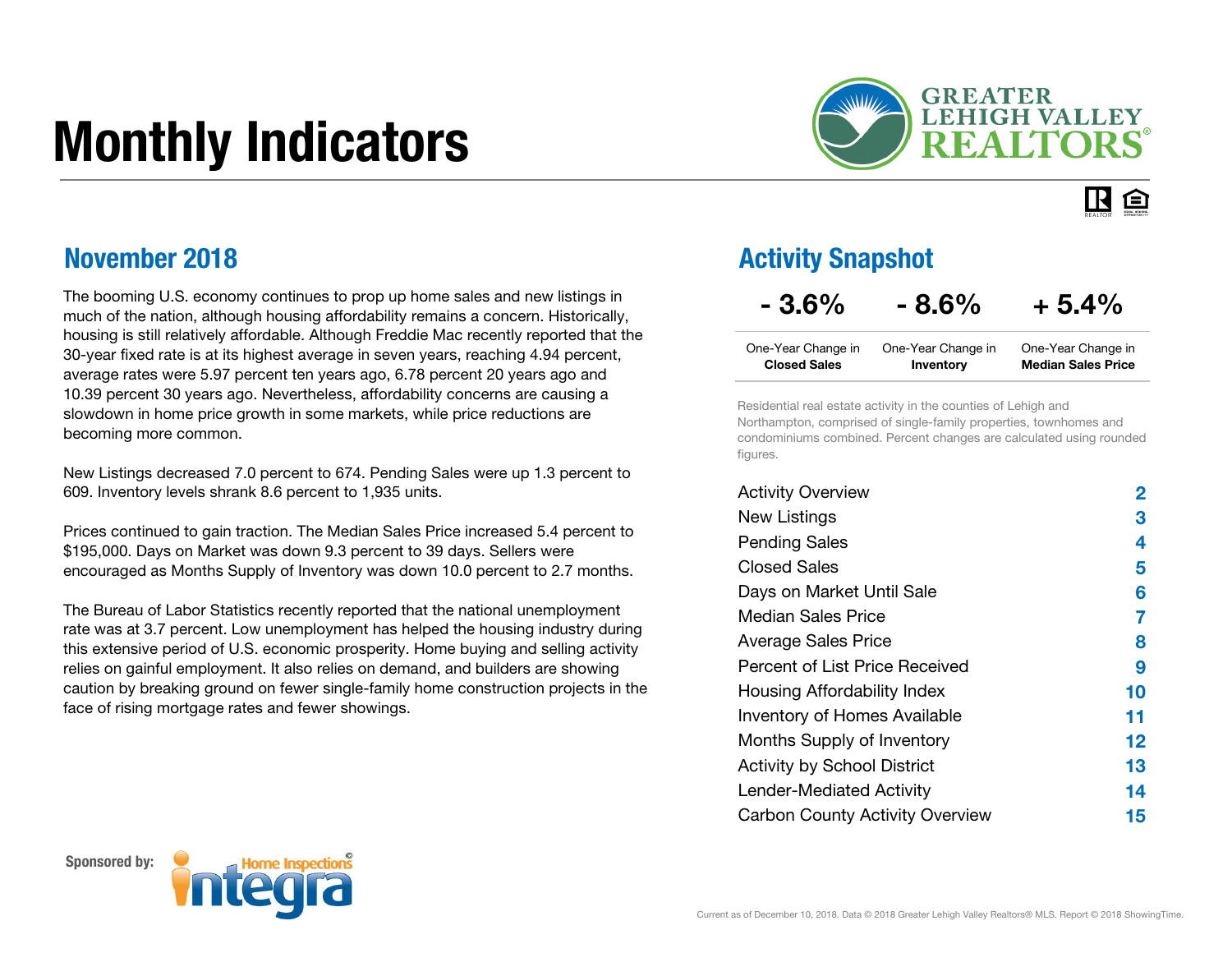# Activity Overview

Key metrics by report month and for year-to-date (YTD) starting from the first of the year.



| <b>Key Metrics</b>                 | <b>Historical Sparkbars</b>                    | 11-2017   | 11-2018   | <b>Percent Change from</b><br><b>Previous Year</b> |           | <b>YTD 2017 YTD 2018</b> | Percent Change from<br><b>Previous Year</b> |
|------------------------------------|------------------------------------------------|-----------|-----------|----------------------------------------------------|-----------|--------------------------|---------------------------------------------|
| <b>New Listings</b>                | 11-2015<br>11-2018<br>11-2016                  | 725       | 674       | $-7.0%$                                            | 11,150    | 11,033                   | $-1.0%$                                     |
| <b>Pending Sales</b>               | 11-2015<br>11-2016<br>11-2017<br>11-2018       | 601       | 609       | $+1.3%$                                            | 8,053     | 8,099                    | $+0.6%$                                     |
| <b>Closed Sales</b>                | 11-2015<br>11-2016<br>11-2017<br>11-2018       | 694       | 669       | $-3.6%$                                            | 7,773     | 7,811                    | $+0.5%$                                     |
| <b>Days on Market</b>              | 11-2015<br>11-2016<br>11-2017<br>11-2018       | 43        | 39        | $-9.3%$                                            | 48        | 38                       | $-20.8%$                                    |
| <b>Median Sales Price</b>          | 11-2015<br>11-2016<br>11-2017<br>11-2018       | \$185,000 | \$195,000 | $+5.4%$                                            | \$185,000 | \$199,900                | $+8.1%$                                     |
| <b>Average Sales Price</b>         | 11-2015<br>11-2016<br>11-2017<br>11-2018       | \$217,527 | \$219,782 | $+1.0%$                                            | \$215,171 | \$226,992                | $+5.5%$                                     |
| <b>Pct. of List Price Received</b> | 11-2015<br>11-2016<br>11-2018<br>11-2017       | 98.1%     | 97.3%     | $-0.8%$                                            | 97.8%     | 98.2%                    | $+0.4%$                                     |
| <b>Housing Affordability Index</b> | 11-2015<br>11-2016<br>11-2017<br>11-2018       | 179       | 148       | $-17.3%$                                           | 179       | 145                      | $-19.0%$                                    |
| Inventory                          | H-<br>11-2015<br>11-2016<br>11-2017<br>11-2018 | 2,116     | 1,935     | $-8.6%$                                            |           |                          |                                             |
| <b>Months Supply</b>               | 11-2015<br>11-2016<br>11-2017<br>11-2018       | 3.0       | 2.7       | $-10.0%$                                           |           |                          |                                             |

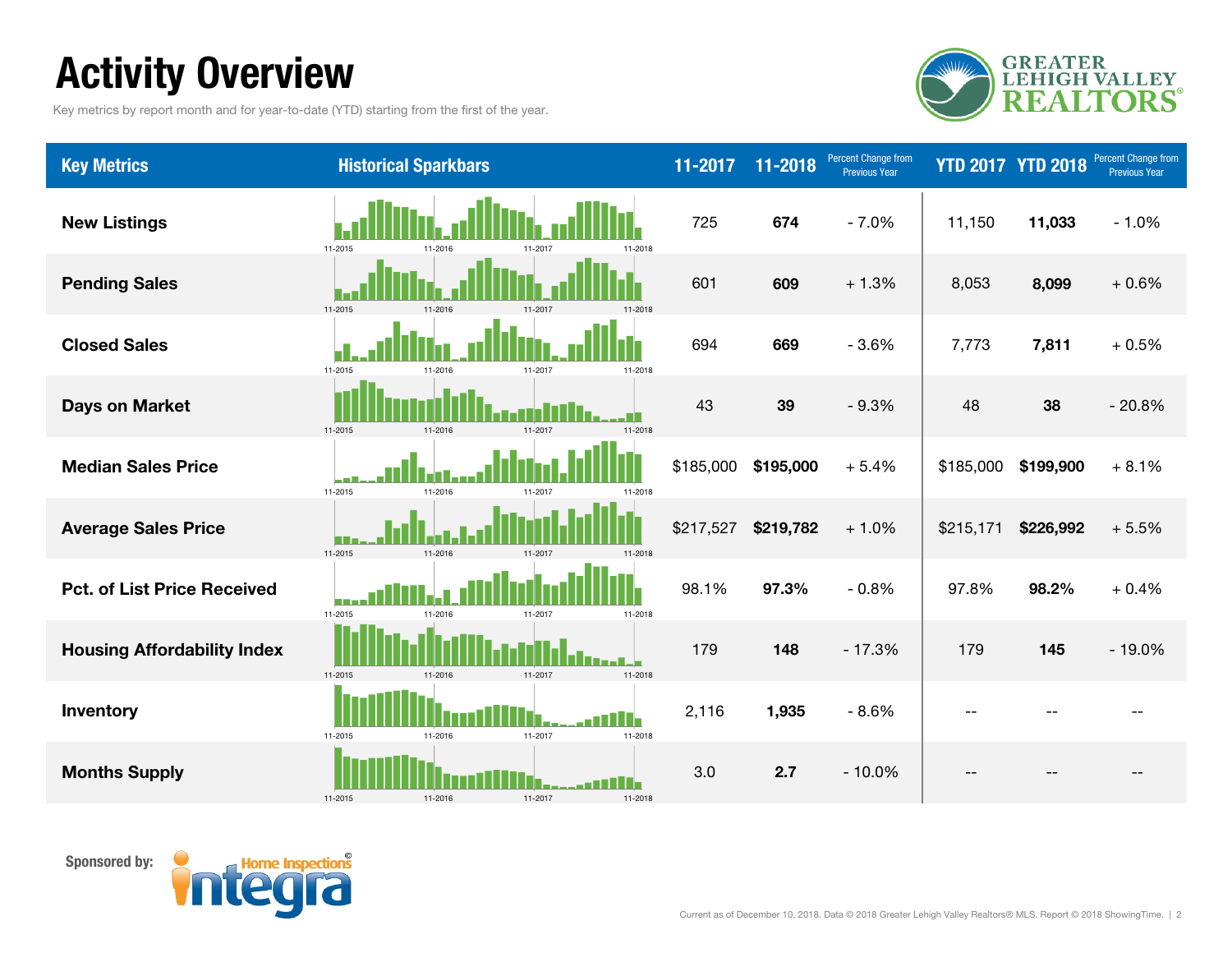# New Listings

A count of the properties that have been newly listed on the market in a given month.





| <b>New Listings</b> |       | <b>Prior Year</b> | <b>Percent Change</b> |
|---------------------|-------|-------------------|-----------------------|
| December 2017       | 463   | 499               | $-7.2\%$              |
| January 2018        | 753   | 759               | $-0.8\%$              |
| February 2018       | 743   | 821               | $-9.5\%$              |
| March 2018          | 905   | 1,084             | -16.5%                |
| April 2018          | 1,203 | 1,251             | $-3.8\%$              |
| May 2018            | 1,227 | 1,319             | $-7.0\%$              |
| June 2018           | 1,230 | 1,179             | $+4.3%$               |
| <b>July 2018</b>    | 1,196 | 1,081             | $+10.6%$              |
| August 2018         | 1,122 | 1,036             | +8.3%                 |
| September 2018      | 977   | 1,002             | $-2.5%$               |
| October 2018        | 1,003 | 893               | $+12.3%$              |
| November 2018       | 674   | 725               | $-7.0\%$              |
| 12-Month Avg        | 958   | 971               | $-1.3%$               |

#### Historical New Listings by Month



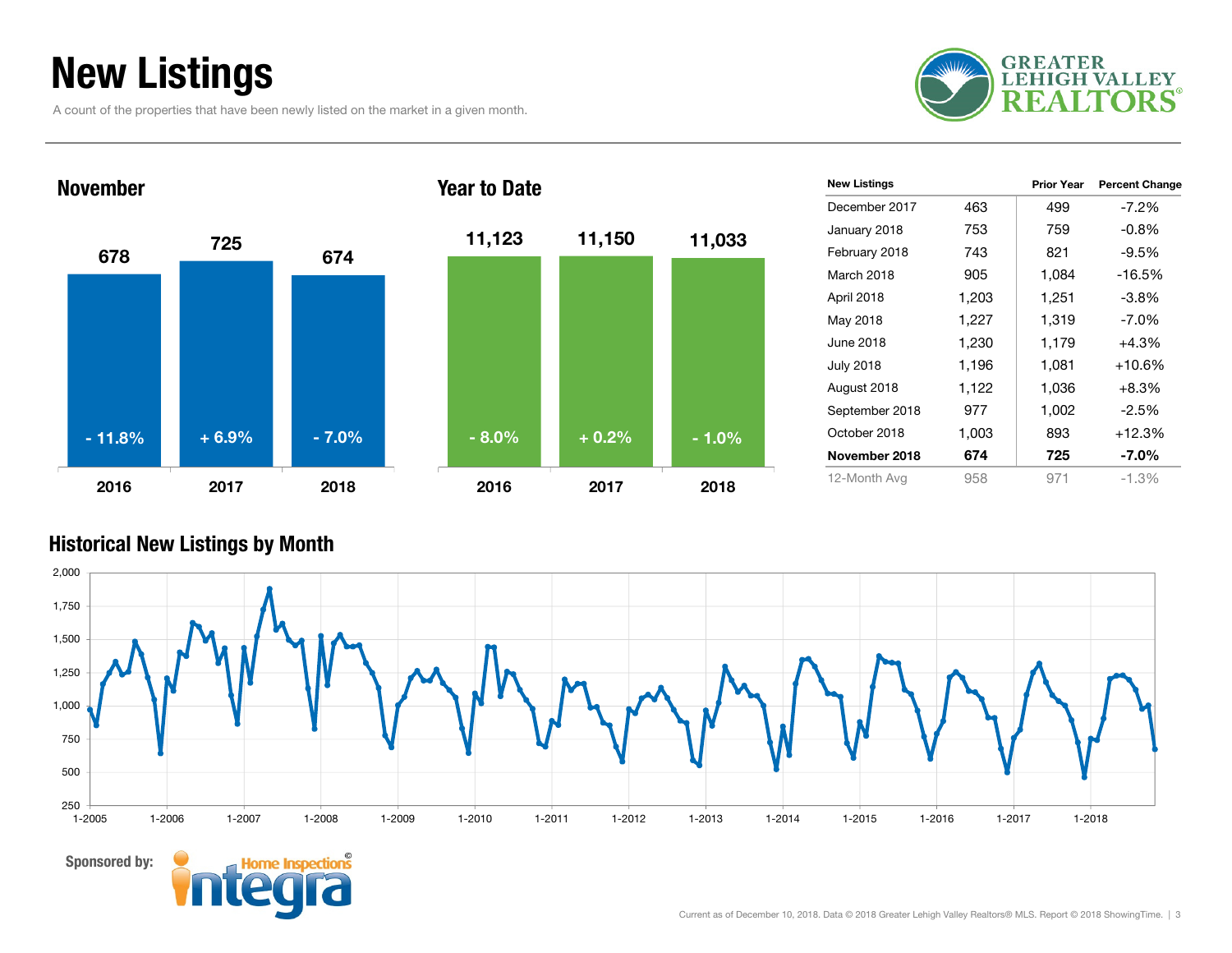### Pending Sales

A count of the properties on which offers have been accepted in a given month.





| 7,540   | 8,053   | 8,099   |
|---------|---------|---------|
|         |         |         |
| $+5.7%$ | $+6.8%$ | $+0.6%$ |
| 2016    | 2017    | 2018    |

| <b>Pending Sales</b> |     | <b>Prior Year</b> | <b>Percent Change</b> |
|----------------------|-----|-------------------|-----------------------|
| December 2017        | 426 | 426               | $0.0\%$               |
| January 2018         | 569 | 538               | $+5.8%$               |
| February 2018        | 620 | 638               | $-2.8\%$              |
| March 2018           | 724 | 779               | $-7.1%$               |
| April 2018           | 856 | 869               | $-1.5\%$              |
| May 2018             | 904 | 904               | $0.0\%$               |
| June 2018            | 841 | 784               | $+7.3%$               |
| <b>July 2018</b>     | 841 | 780               | $+7.8%$               |
| August 2018          | 757 | 753               | $+0.5%$               |
| September 2018       | 645 | 698               | $-7.6\%$              |
| October 2018         | 733 | 709               | $+3.4%$               |
| November 2018        | 609 | 601               | +1.3%                 |
| 12-Month Avg         | 710 | 707               | $+0.4%$               |

#### Historical Pending Sales by Month



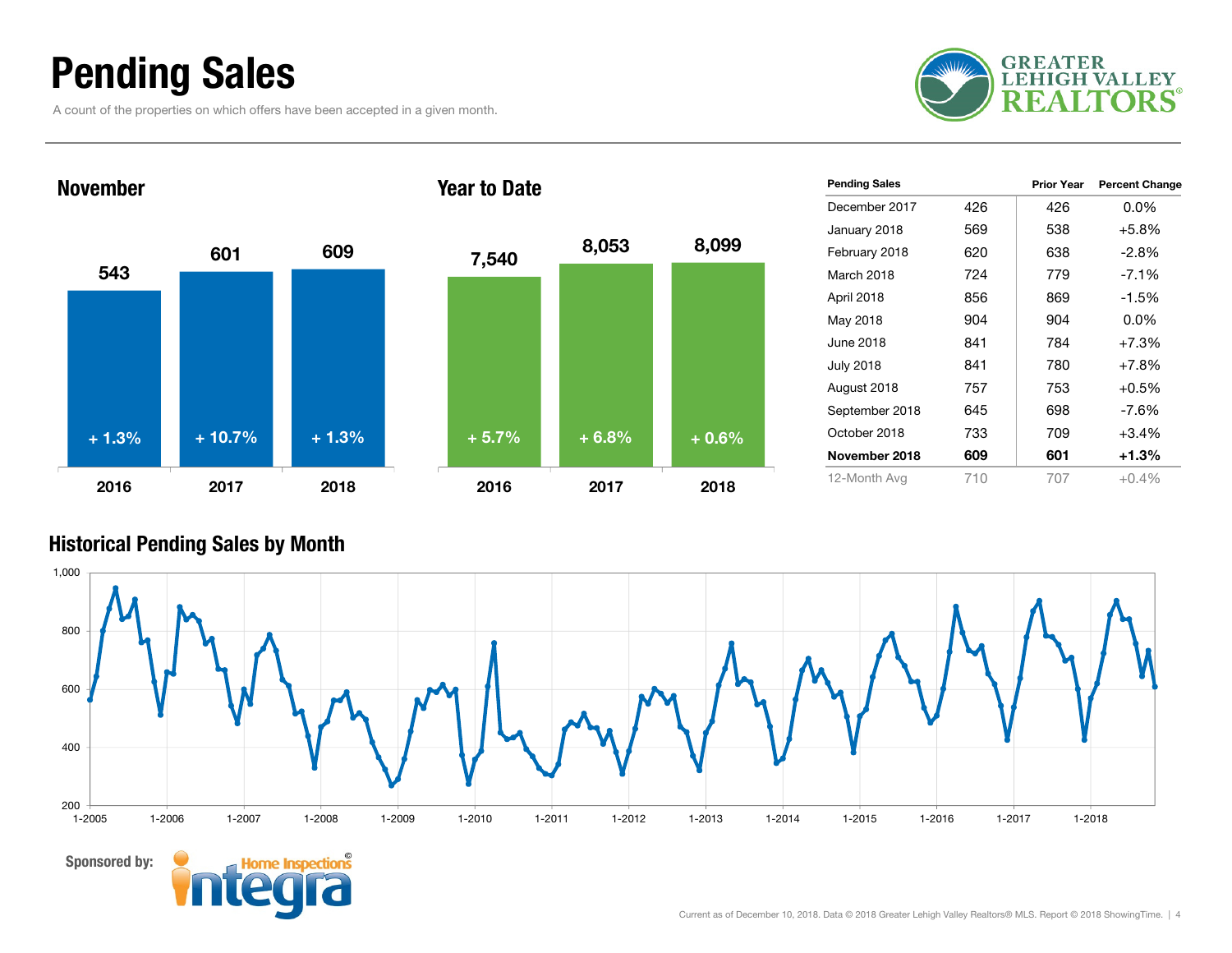### Closed Sales

A count of the actual sales that closed in a given month.





| <b>Closed Sales</b> |     | <b>Prior Year</b> | <b>Percent Change</b> |
|---------------------|-----|-------------------|-----------------------|
| December 2017       | 647 | 635               | $+1.9%$               |
| January 2018        | 474 | 431               | $+10.0\%$             |
| February 2018       | 451 | 451               | $0.0\%$               |
| March 2018          | 630 | 647               | $-2.6%$               |
| April 2018          | 625 | 661               | $-5.4\%$              |
| May 2018            | 810 | 837               | $-3.2%$               |
| June 2018           | 900 | 961               | $-6.3%$               |
| <b>July 2018</b>    | 875 | 788               | $+11.0%$              |
| August 2018         | 952 | 866               | $+9.9%$               |
| September 2018      | 687 | 722               | $-4.8%$               |
| October 2018        | 738 | 715               | $+3.2%$               |
| November 2018       | 669 | 694               | $-3.6%$               |
| 12-Month Avg        | 705 | 701               | $+0.6%$               |

#### Historical Closed Sales by Month

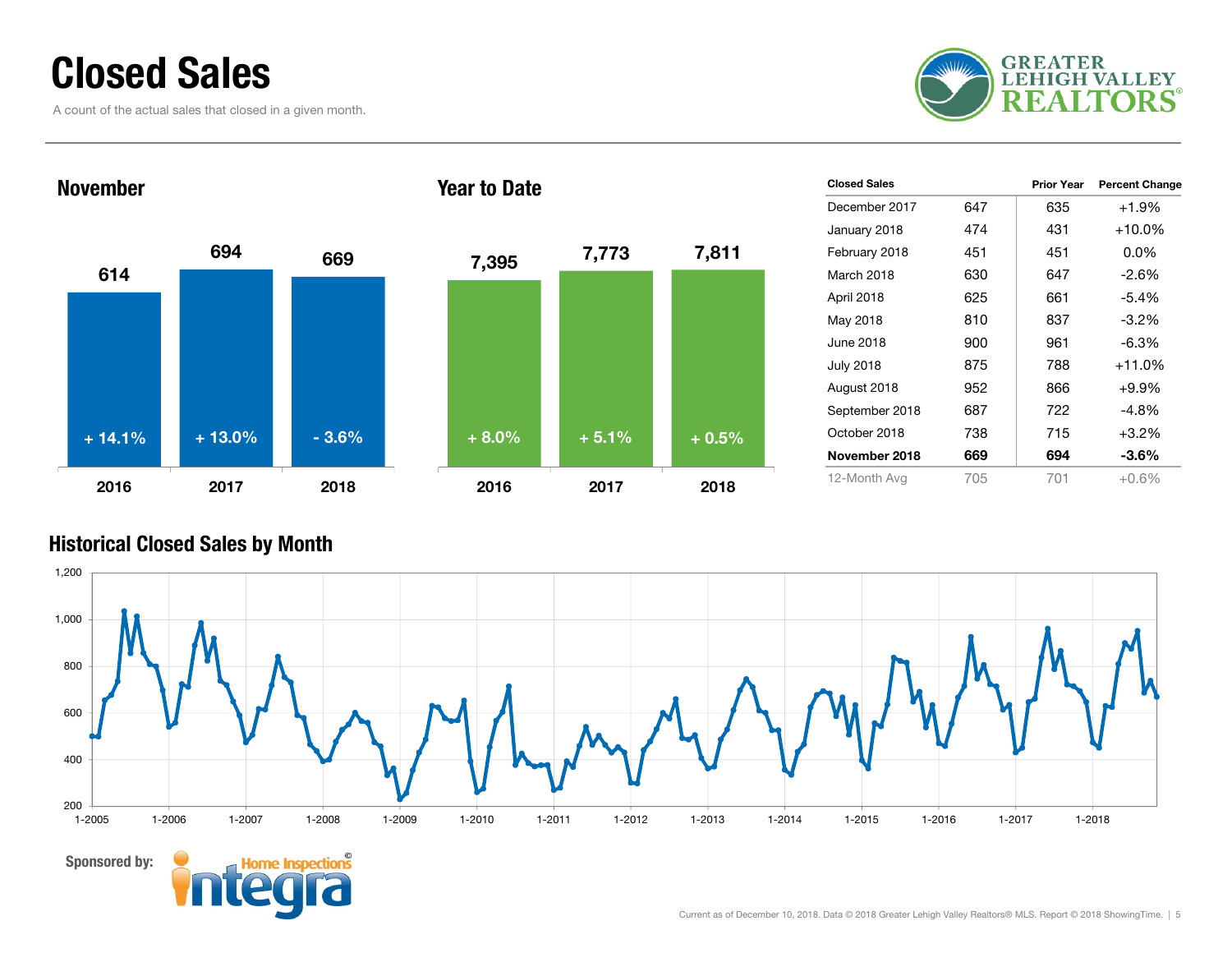### Days on Market Until Sale

Average number of days between when a property is listed and when an offer is accepted in a given month.





| Days on Market |    | <b>Prior Year</b> | <b>Percent Change</b> |
|----------------|----|-------------------|-----------------------|
| December 2017  | 51 | 69                | $-26.1%$              |
| January 2018   | 47 | 60                | $-21.7%$              |
| February 2018  | 49 | 63                | $-22.2%$              |
| March 2018     | 52 | 68                | $-23.5%$              |
| April 2018     | 48 | 59                | $-18.6%$              |
| May 2018       | 40 | 49                | $-18.4%$              |
| June 2018      | 34 | 38                | $-10.5%$              |
| July 2018      | 30 | 42                | $-28.6%$              |
| August 2018    | 31 | 38                | $-18.4%$              |
| September 2018 | 31 | 43                | $-27.9%$              |
| October 2018   | 38 | 44                | $-13.6%$              |
| November 2018  | 39 | 43                | -9.3%                 |
| 12-Month Avg*  | 39 | 50                | $-22.0%$              |
|                |    |                   |                       |

\* Average Days on Market of all properties from December 2017 through November 2018. This is not the average of the individual figures above.



#### Historical Days on Market Until Sale by Month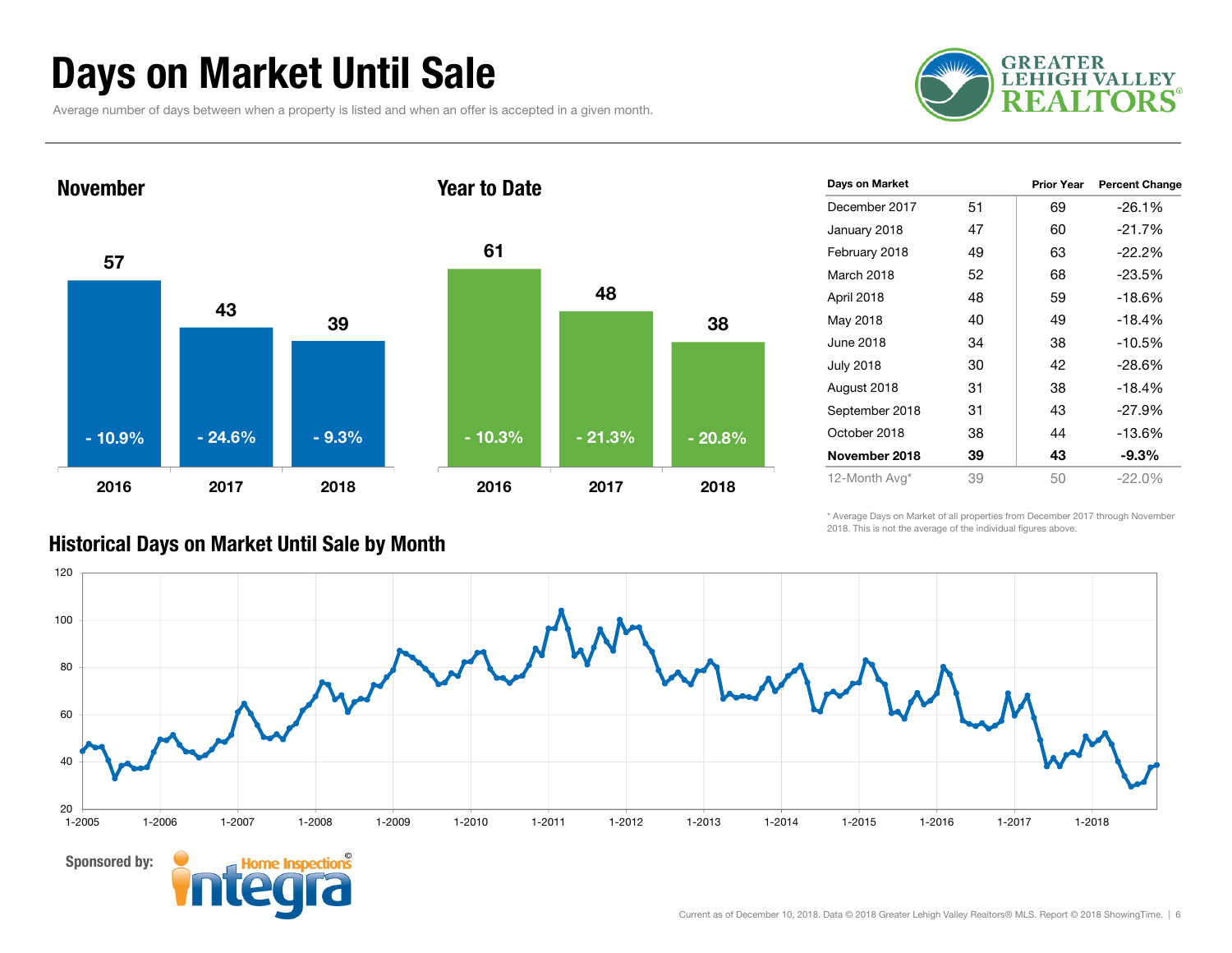### Median Sales Price

Point at which half of the sales sold for more and half sold for less, not accounting for seller concessions, in a given month.



#### November

Sponsored by:

#### Year to Date



| <b>Median Sales Price</b> |           | <b>Prior Year</b> | <b>Percent Change</b> |
|---------------------------|-----------|-------------------|-----------------------|
| December 2017             | \$183,000 | \$177,000         | $+3.4%$               |
| January 2018              | \$189,850 | \$169,000         | $+12.3%$              |
| February 2018             | \$173,500 | \$170,000         | $+2.1%$               |
| March 2018                | \$200,000 | \$170,000         | $+17.6%$              |
| April 2018                | \$190,000 | \$175,000         | $+8.6\%$              |
| May 2018                  | \$200,000 | \$183,000         | $+9.3%$               |
| June 2018                 | \$205,000 | \$199,900         | $+2.6%$               |
| <b>July 2018</b>          | \$209,900 | \$189,900         | $+10.5%$              |
| August 2018               | \$210,000 | \$200,000         | +5.0%                 |
| September 2018            | \$195,000 | \$189,000         | $+3.2\%$              |
| October 2018              | \$197,700 | \$190,000         | $+4.1%$               |
| November 2018             | \$195,000 | \$185,000         | +5.4%                 |
| 12-Month Med*             | \$197,250 | \$185,000         | +6.6%                 |

\* Median Sales Price of all properties from December 2017 through November 2018. This is not the average of the individual figures above.



#### Historical Median Sales Price by Month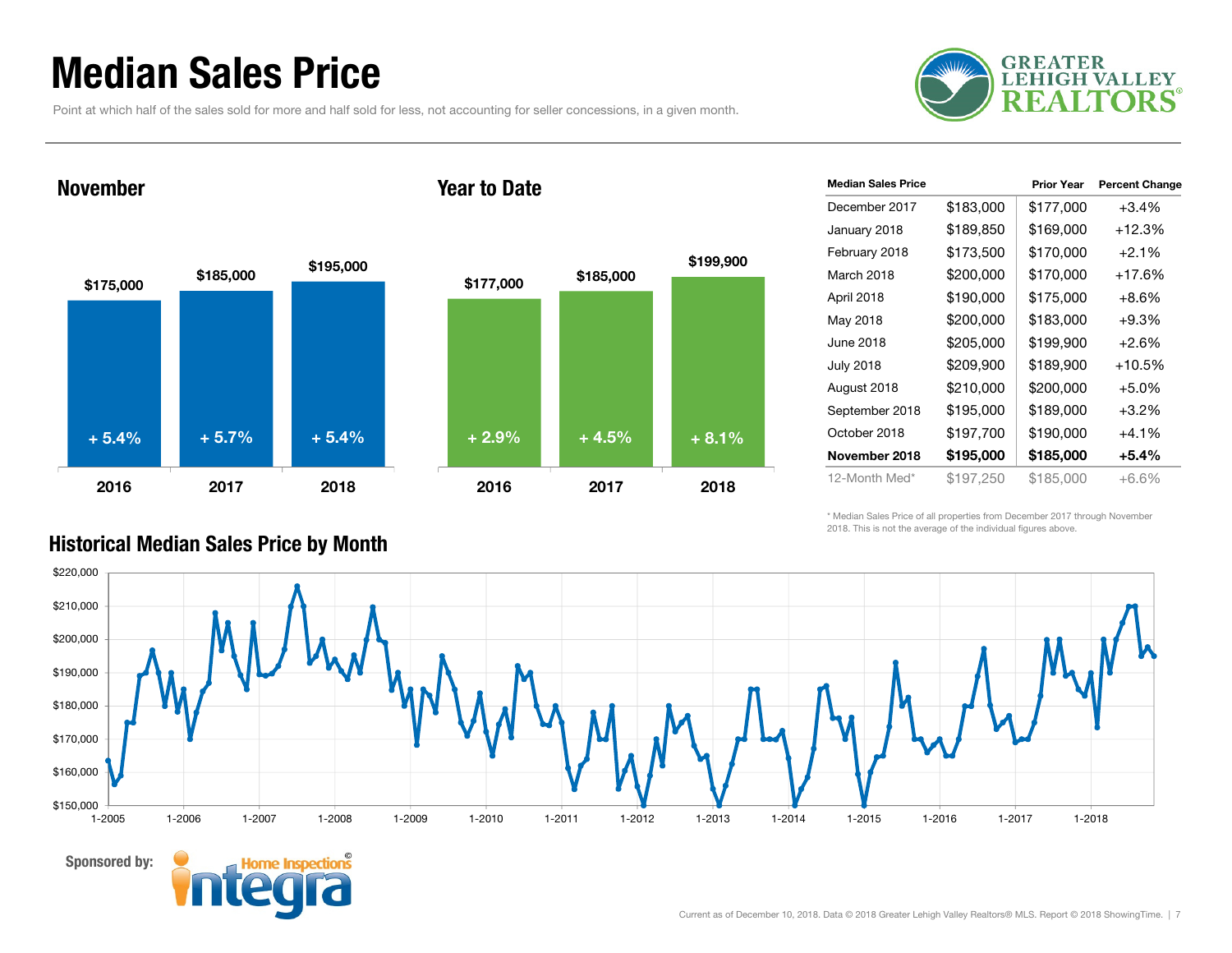### Average Sales Price

Average sales price for all closed sales, not accounting for seller concessions, in a given month.



#### November

Sponsored by:



#### Year to Date



| Avg. Sales Price |           | <b>Prior Year</b> | <b>Percent Change</b> |
|------------------|-----------|-------------------|-----------------------|
| December 2017    | \$219,700 | \$202,879         | $+8.3%$               |
| January 2018     | \$227,585 | \$194,421         | $+17.1%$              |
| February 2018    | \$209,318 | \$208,197         | $+0.5%$               |
| March 2018       | \$229,443 | \$196,772         | $+16.6%$              |
| April 2018       | \$219,371 | \$204,045         | $+7.5%$               |
| May 2018         | \$222,989 | \$209,565         | $+6.4%$               |
| June 2018        | \$236,863 | \$232,579         | $+1.8%$               |
| <b>July 2018</b> | \$232,371 | \$222,549         | +4.4%                 |
| August 2018      | \$237,666 | \$224,720         | $+5.8%$               |
| September 2018   | \$221,173 | \$219,860         | $+0.6\%$              |
| October 2018     | \$225,941 | \$215,394         | $+4.9%$               |
| November 2018    | \$219,782 | \$217,527         | +1.0%                 |
| 12-Month Avg*    | \$226,434 | \$214,244         | $+5.7%$               |

\* Avg. Sales Price of all properties from December 2017 through November 2018. This is not the average of the individual figures above.



#### Historical Average Sales Price by Month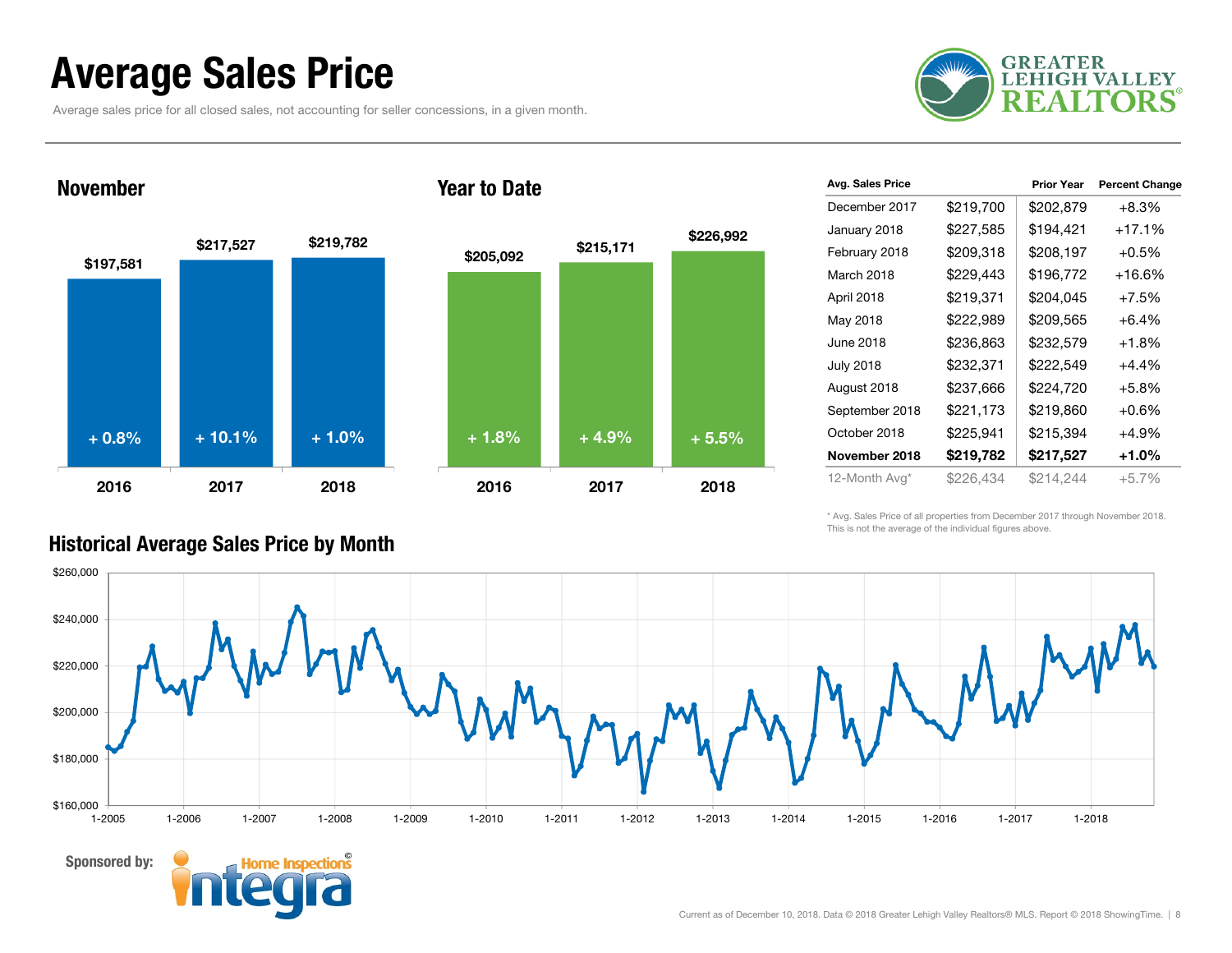### Percent of List Price Received

Percentage found when dividing a property's sales price by its most recent list price, then taking the average for all properties sold in a given month, not accounting for seller concessions.



November

#### Year to Date



| Pct. of List Price Received |       | <b>Prior Year</b> | <b>Percent Change</b> |
|-----------------------------|-------|-------------------|-----------------------|
| December 2017               | 97.5% | 97.2%             | $+0.3%$               |
| January 2018                | 97.4% | 96.4%             | $+1.0%$               |
| February 2018               | 97.7% | 97.3%             | $+0.4%$               |
| March 2018                  | 98.3% | 97.8%             | $+0.5%$               |
| April 2018                  | 98.0% | 97.8%             | $+0.2%$               |
| May 2018                    | 98.8% | 97.7%             | $+1.1%$               |
| June 2018                   | 98.6% | 98.2%             | $+0.4%$               |
| July 2018                   | 98.6% | 98.3%             | $+0.3%$               |
| August 2018                 | 98.0% | 97.7%             | $+0.3%$               |
| September 2018              | 98.2% | 97.6%             | $+0.6%$               |
| October 2018                | 98.1% | 97.8%             | $+0.3%$               |
| November 2018               | 97.3% | 98.1%             | $-0.8%$               |
| 12-Month Avg*               | 98.1% | 97.7%             | $+0.4%$               |

\* Average Pct. of List Price Received for all properties from December 2017 through November 2018. This is not the average of the individual figures above.



#### Sponsored by:

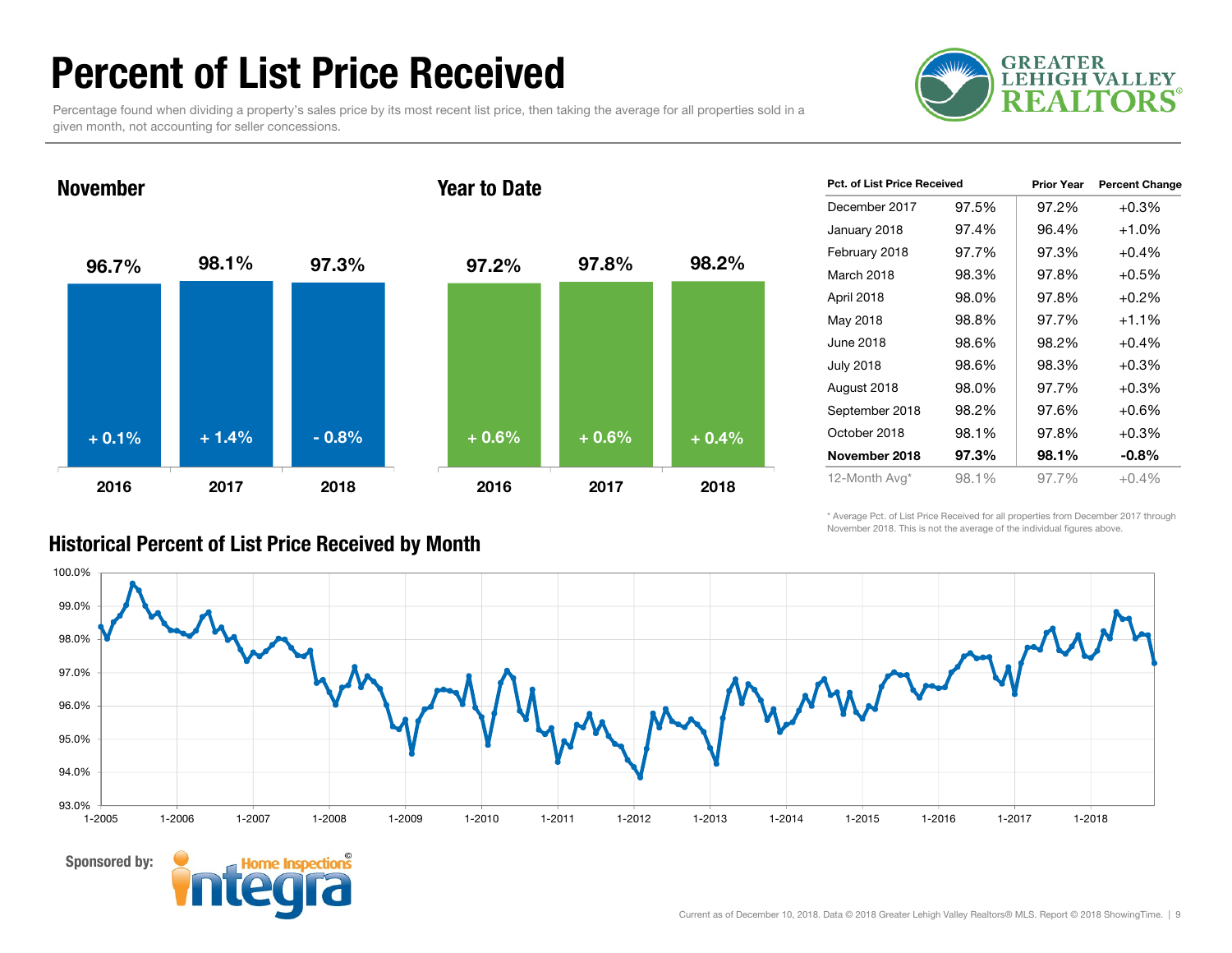# Housing Affordability Index

This index measures housing affordability for the region. For example, an index of 120 means the median household income is 120% of what is necessary to qualify for the median-priced home under prevailing interest rates. A higher number means greater affordability.





| <b>Affordability Index</b> |     | <b>Prior Year</b> | <b>Percent Change</b> |
|----------------------------|-----|-------------------|-----------------------|
| December 2017              | 179 | 179               | $0.0\%$               |
| January 2018               | 167 | 185               | $-9.7\%$              |
| February 2018              | 182 | 189               | $-3.7\%$              |
| March 2018                 | 157 | 188               | $-16.5%$              |
| April 2018                 | 163 | 187               | $-12.8\%$             |
| May 2018                   | 155 | 180               | $-13.9%$              |
| June 2018                  | 152 | 165               | $-7.9\%$              |
| <b>July 2018</b>           | 149 | 174               | $-14.4%$              |
| August 2018                | 147 | 167               | $-12.0%$              |
| September 2018             | 153 | 176               | $-13.1%$              |
| October 2018               | 143 | 172               | $-16.9%$              |
| November 2018              | 148 | 179               | -17.3%                |
| 12-Month Avg               | 158 | 158               | $0.0\%$               |

#### Historical Housing Affordability Index by Mont h

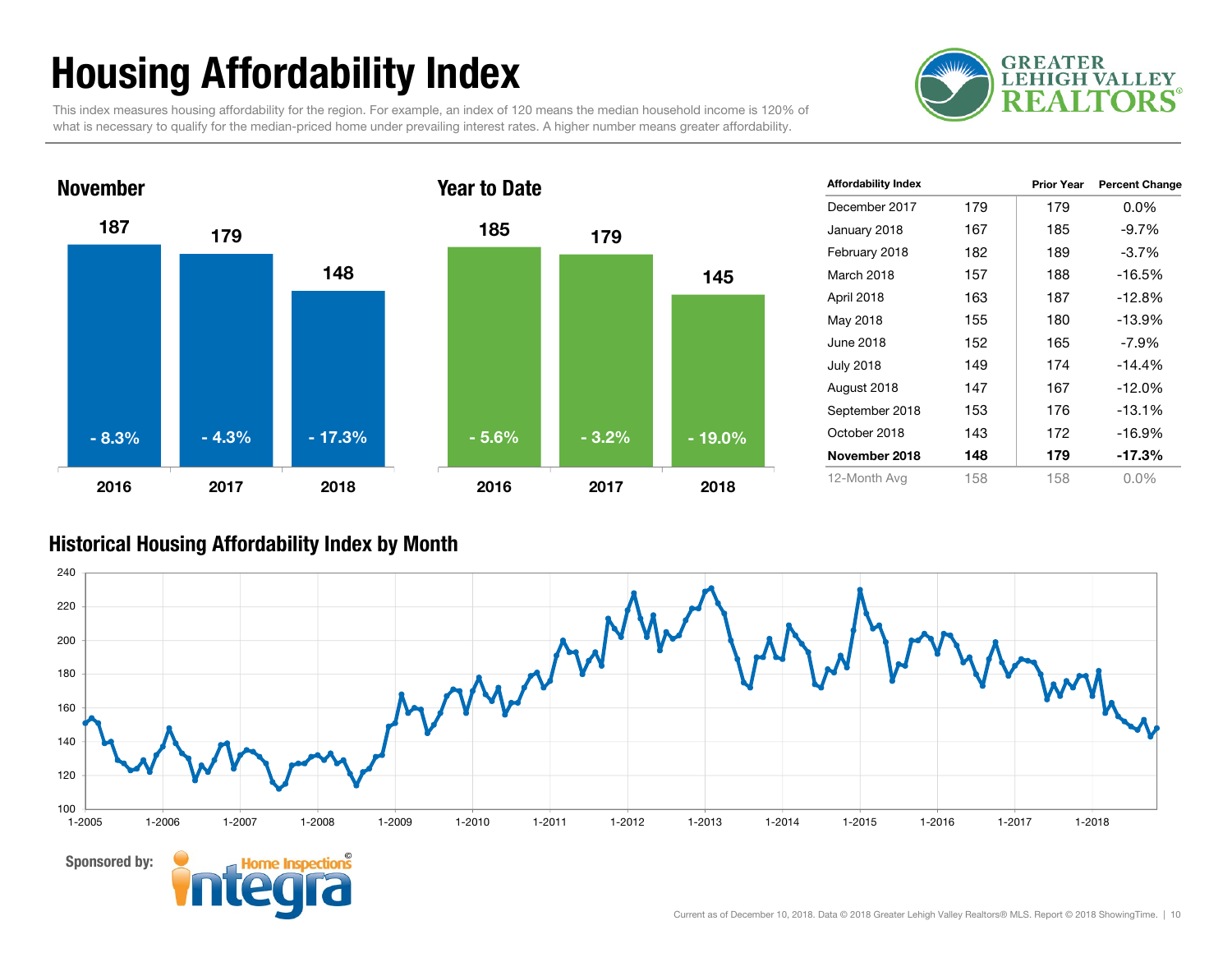### Inventory of Homes Available

The number of properties available for sale in active status at the end of a given month.





|       | <b>Prior Year</b> | <b>Percent Change</b> |
|-------|-------------------|-----------------------|
| 1,780 | 2,268             | $-21.5%$              |
| 1,712 | 2,176             | -21.3%                |
| 1,646 | 2,166             | $-24.0%$              |
| 1,624 | 2,207             | -26.4%                |
| 1,746 | 2,338             | -25.3%                |
| 1,878 | 2,473             | $-24.1%$              |
| 2,024 | 2,548             | -20.6%                |
| 2,097 | 2,538             | -17.4%                |
| 2,188 | 2,478             | -11.7%                |
| 2,267 | 2,439             | $-7.1%$               |
| 2,199 | 2,273             | $-3.3%$               |
| 1,935 | 2,116             | $-8.6\%$              |
| 1,925 | 2,335             | $-17.6%$              |
|       |                   |                       |

### Historical Inventory of Homes Available by Month

Sponsored by:

\* Inventory for all properties from December 2017 through November 2018. This is not the average of the individual figures above.

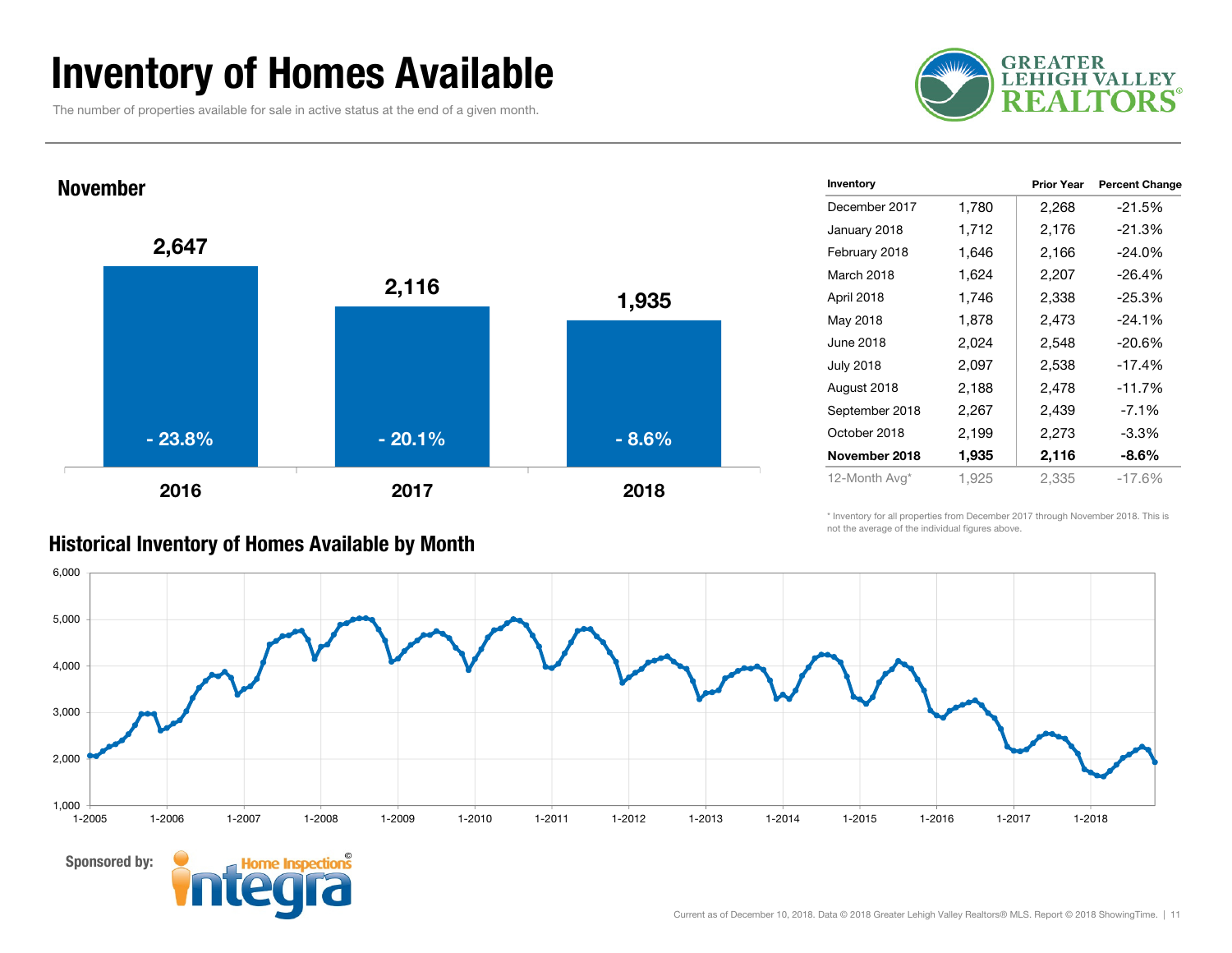### Months Supply of Inventory

The inventory of homes for sale at the end of a given month, divided by the average monthly pending sales from the last 12 months.





| <b>Months Supply</b> |     | Prior Year | <b>Percent Change</b> |
|----------------------|-----|------------|-----------------------|
| December 2017        | 2.5 | 3.4        | $-26.5%$              |
| January 2018         | 2.4 | 3.3        | $-27.3%$              |
| February 2018        | 2.3 | 3.2        | $-28.1%$              |
| March 2018           | 2.3 | 3.3        | -30.3%                |
| April 2018           | 2.5 | 3.5        | $-28.6%$              |
| May 2018             | 2.7 | 3.6        | $-25.0%$              |
| June 2018            | 2.9 | 3.7        | $-21.6%$              |
| July 2018            | 2.9 | 3.7        | $-21.6%$              |
| August 2018          | 3.1 | 3.6        | $-13.9%$              |
| September 2018       | 3.2 | 3.5        | $-8.6%$               |
| October 2018         | 3.1 | 3.2        | $-3.1%$               |
| November 2018        | 2.7 | 3.0        | $-10.0\%$             |
| 12-Month Avg*        | 2.7 | 3.4        | $-20.6%$              |

### Historical Months Supply of Inventory by Month

\* Months Supply for all properties from December 2017 through November 2018. This is not the average of the individual figures above.

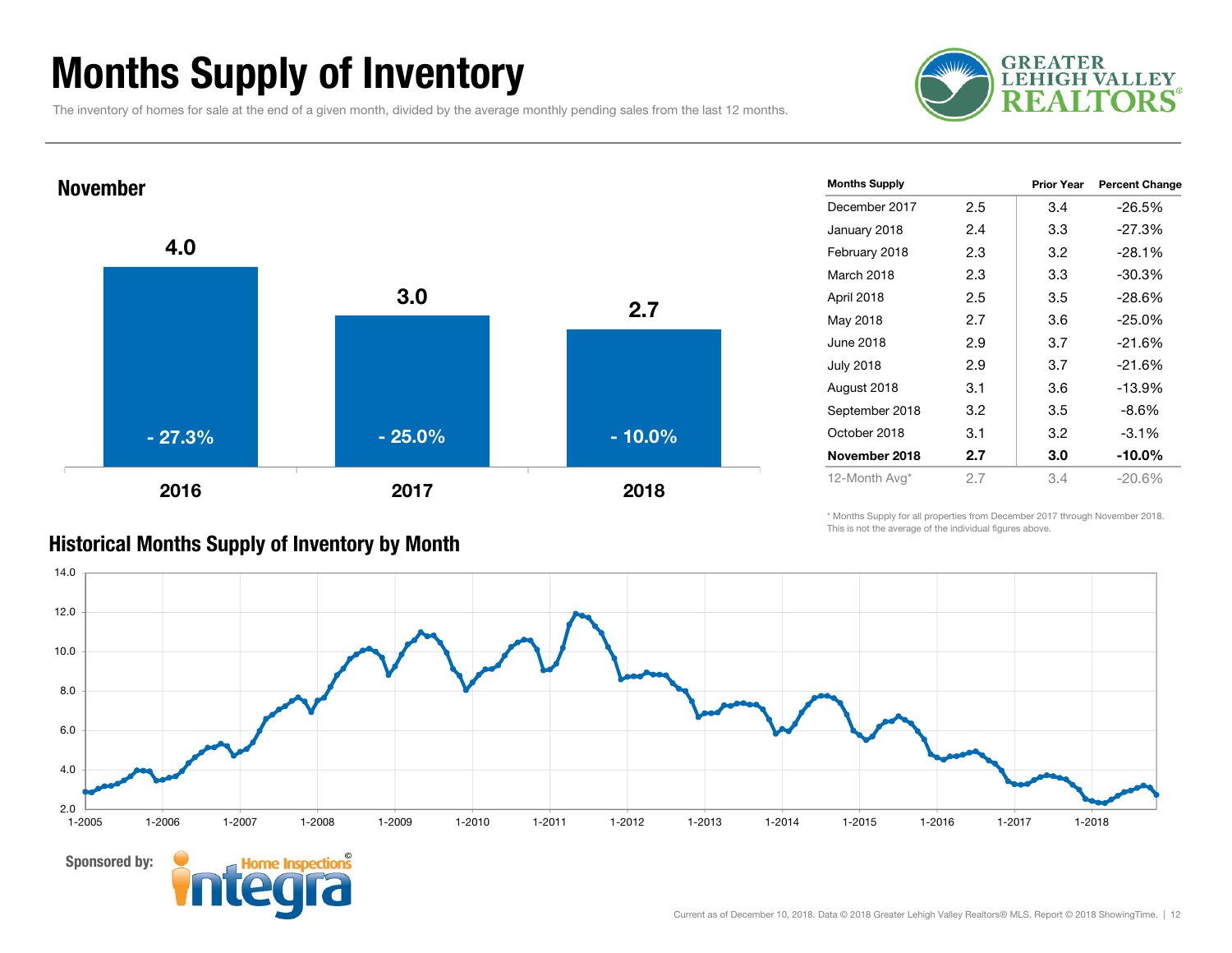# Activity by School District

**GREATER<br>LEHIGH VALLEY TORS** 9 F A I

New Listings, Closed Sales, and Average Sales Price are based on year-to-date (YTD) figures. Homes for Sale is based on monthly figures.

|                                                                 | <b>New Listings</b> |                 | <b>Pending Sales</b> |                 | <b>Closed Sales</b> |          |                 | <b>Avg. Sales Price</b> |          |                 | <b>Inventory</b> |          |                |         |           |
|-----------------------------------------------------------------|---------------------|-----------------|----------------------|-----------------|---------------------|----------|-----------------|-------------------------|----------|-----------------|------------------|----------|----------------|---------|-----------|
|                                                                 | <b>YTD 2017</b>     | <b>YTD 2018</b> | $+/-$                | <b>YTD 2017</b> | <b>YTD 2018</b>     | $+/-$    | <b>YTD 2017</b> | <b>YTD 2018</b>         | $+/-$    | <b>YTD 2017</b> | <b>YTD 2018</b>  | $+/-$    | 11-2017        | 11-2018 | $+/-$     |
| <b>Lehigh and Northampton</b><br><b>County School Districts</b> | 11,150              | 11,033          | $-1.0%$              | 8,053           | 8,099               | $+0.6%$  | 7,773           | 7,811                   | $+0.5%$  | \$215,171       | \$226,992        | $+5.5%$  | 2,116          | 1,935   | $-8.6%$   |
| Allentown                                                       | 1,472               | 1,500           | $+1.9%$              | 1,121           | 1,170               | $+4.4%$  | 1,089           | 1,148                   | $+5.4%$  | \$117,533       | \$128,560        | $+9.4%$  | 280            | 240     | $-14.3%$  |
| Catasaugua                                                      | 153                 | 172             | $+12.4%$             | 117             | 122                 | $+4.3%$  | 119             | 126                     | $+5.9%$  | \$148,886       | \$154,091        | $+3.5%$  | 25             | 30      | $+20.0%$  |
| East Penn                                                       | 1,007               | 1,001           | $-0.6%$              | 770             | 764                 | $-0.8%$  | 750             | 726                     | $-3.2%$  | \$248,291       | \$266,633        | $+7.4%$  | 129            | 136     | $+5.4%$   |
| Northern Lehigh                                                 | 257                 | 243             | $-5.4%$              | 177             | 164                 | $-7.3%$  | 168             | 168                     | 0.0%     | \$150,069       | \$166,057        | $+10.7%$ | 80             | 72      | $-10.0%$  |
| Northwestern Lehigh                                             | 190                 | 185             | $-2.6%$              | 120             | 126                 | $+5.0%$  | 120             | 122                     | $+1.7%$  | \$322,786       | \$279,628        | $-13.4%$ | 61             | 55      | $-9.8%$   |
| Parkland                                                        | 1,072               | 1,063           | $-0.8%$              | 769             | 740                 | $-3.8%$  | 716             | 748                     | $+4.5%$  | \$270,024       | \$275,101        | $+1.9%$  | 214            | 190     | $-11.2%$  |
| Salisbury                                                       | 215                 | 221             | $+2.8%$              | 162             | 158                 | $-2.5%$  | 158             | 150                     | $-5.1%$  | \$228,570       | \$253,916        | $+11.1%$ | 42             | 45      | $+7.1%$   |
| Southern Lehigh                                                 | 500                 | 460             | $-8.0%$              | 368             | 325                 | $-11.7%$ | 350             | 304                     | $-13.1%$ | \$397,203       | \$418,349        | $+5.3%$  | 92             | 107     | $+16.3%$  |
| Whitehall                                                       | 495                 | 426             | $-13.9%$             | 361             | 357                 | $-1.1%$  | 358             | 349                     | $-2.5%$  | \$179,024       | \$189,748        | $+6.0%$  | 76             | 54      | $-28.9%$  |
| <b>Bangor Area</b>                                              | 405                 | 431             | $+6.4%$              | 265             | 265                 | 0.0%     | 265             | 254                     | $-4.2%$  | \$181.766       | \$191,830        | $+5.5%$  | 101            | 102     | $+1.0%$   |
| Bethlehem                                                       | 1,954               | 1,969           | $+0.8%$              | 1,423           | 1,533               | $+7.7%$  | 1,341           | 1,447                   | $+7.9%$  | \$197,955       | \$218,710        | $+10.5%$ | 339            | 282     | $-16.8%$  |
| Easton                                                          | 1,256               | 1,269           | $+1.0%$              | 868             | 887                 | $+2.2%$  | 861             | 856                     | $-0.6%$  | \$203,799       | \$223,358        | $+9.6%$  | 254            | 235     | $-7.5%$   |
| Nazareth                                                        | 590                 | 533             | $-9.7%$              | 427             | 367                 | $-14.1%$ | 426             | 350                     | $-17.8%$ | \$298,726       | \$302,414        | $+1.2%$  | 98             | 87      | $-11.2%$  |
| Northampton                                                     | 746                 | 728             | $-2.4%$              | 542             | 541                 | $-0.2%$  | 510             | 505                     | $-1.0%$  | \$206,555       | \$223,066        | $+8.0%$  | 131            | 142     | $+8.4%$   |
| Pen Argyl                                                       | 211                 | 189             | $-10.4%$             | 140             | 116                 | $-17.1%$ | 131             | 116                     | $-11.5%$ | \$173,941       | \$194,979        | $+12.1%$ | 48             | 39      | $-18.8%$  |
| Saucon Valley                                                   | 321                 | 339             | $+5.6%$              | 234             | 236                 | $+0.9%$  | 226             | 231                     | $+2.2%$  | \$284,213       | \$298,614        | $+5.1%$  | 61             | 58      | $-4.9%$   |
| Wilson                                                          | 306                 | 304             | $-0.7%$              | 189             | 228                 | $+20.6%$ | 185             | 211                     | $+14.1%$ | \$187,818       | \$220,963        | $+17.6%$ | 85             | 61      | $-28.2%$  |
| Carbon County*                                                  | 892                 | 1,106           | $+24.0%$             | 586             | 681                 | $+16.2%$ | 570             | 649                     | $+13.9%$ | \$126,639       | \$146,413        | $+15.6%$ | 302            | 348     | $+15.2%$  |
| Jim Thorpe                                                      | 321                 | 542             | $+68.8%$             | 191             | 317                 | $+66.0%$ | 184             | 283                     | $+53.8%$ | \$142,883       | \$158,551        | $+11.0%$ | 116            | 165     | $+42.2%$  |
| Lehighton                                                       | 242                 | 219             | $-9.5%$              | 154             | 155                 | $+0.6%$  | 155             | 155                     | 0.0%     | \$135,110       | \$152,873        | $+13.1%$ | 74             | 63      | $-14.9%$  |
| Palmerton                                                       | 196                 | 191             | $-2.6%$              | 142             | 128                 | $-9.9%$  | 136             | 132                     | $-2.9%$  | \$146,545       | \$159,641        | $+8.9%$  | 66             | 55      | $-16.7%$  |
| Panther Valley                                                  | 118                 | 127             | $+7.6%$              | 83              | 68                  | $-18.1%$ | 79              | 65                      | $-17.7%$ | \$42,908        | \$54,144         | $+26.2%$ | 40             | 54      | $+35.0%$  |
| Weatherly                                                       | 9                   | 20              | $+122.2%$            | $\overline{7}$  | 9                   | $+28.6%$ | 8               | 8                       | 0.0%     | \$94,413        | \$154,100        | $+63.2%$ | $\overline{4}$ | 9       | $+125.0%$ |

\* Carbon County data includes listings in the Hazelton Area School District, which is not a school district in GLVR's footprint.



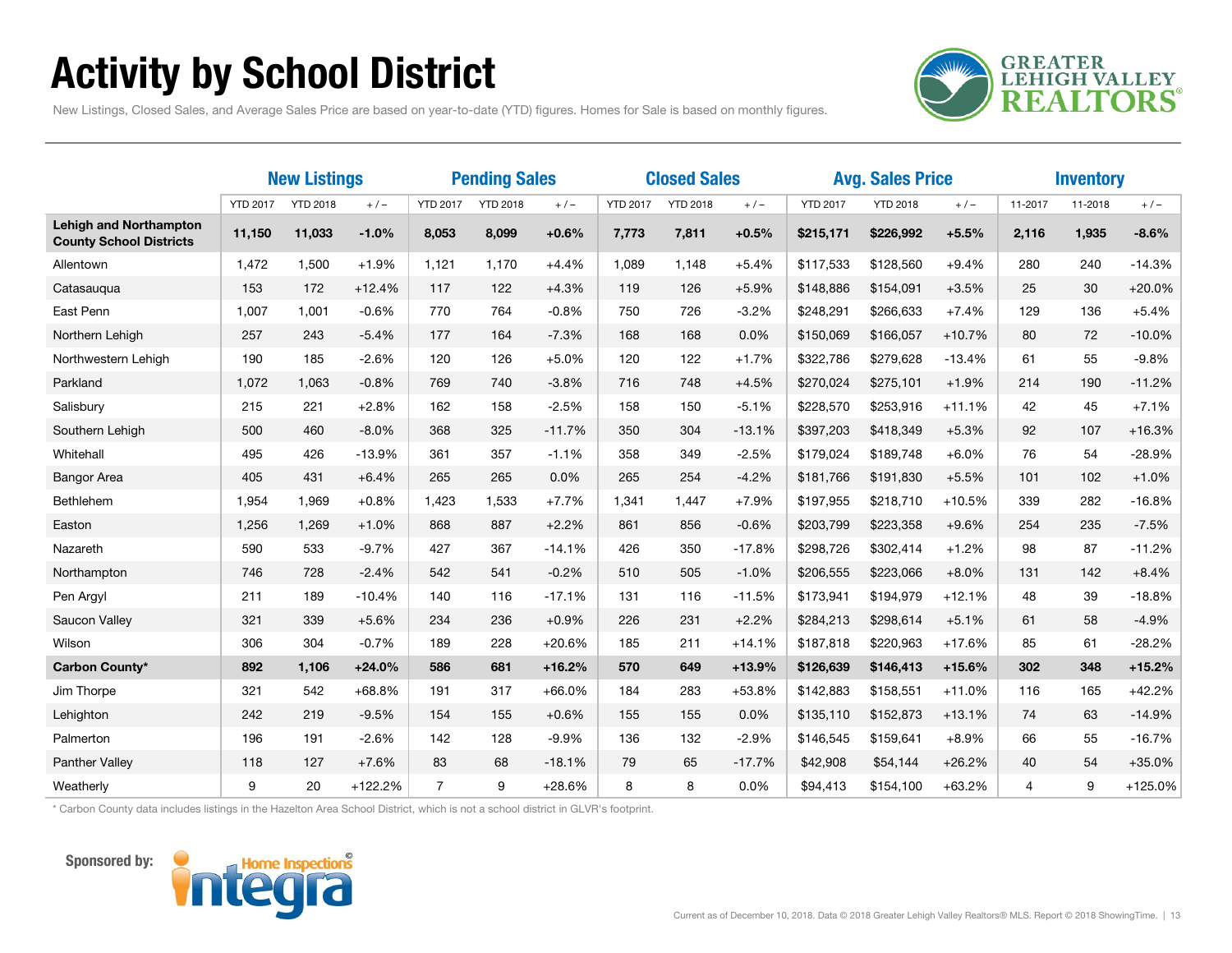# Lender-Mediated Activity



Metrics are based on year-to-date (YTD) figures. Lender-mediated properties are those marked as "Foreclosed," "REO," "Bank Owned," "Pre-Foreclosure" or "Short Sale." Residential activity only. The YTD data point represents all traditional and lender-mediated activity. Share is the market share of lender-mediated activity for each area.

|                                                                 | <b>Inventory</b> |                 |       | <b>Closed Sales</b> |                          |       | <b>Median Sales Price (YTD)</b> |           |                 |                          | <b>Avg. Sales Price (YTD)</b> |          |                 |                          |
|-----------------------------------------------------------------|------------------|-----------------|-------|---------------------|--------------------------|-------|---------------------------------|-----------|-----------------|--------------------------|-------------------------------|----------|-----------------|--------------------------|
|                                                                 | 11-2018          | Lender-Mediated | Share |                     | YTD 2018 Lender-Mediated | Share | Traditional                     | $+$ / $-$ | Lender-Mediated | $+/-$                    | Traditional                   | $+/-$    | Lender-Mediated | $+/-$                    |
| <b>Lehigh and Northampton</b><br><b>County School Districts</b> | 1,935            | 16              | 0.8%  | 7,811               | 58                       | 0.7%  | \$199,900                       | $+7.5%$   | \$114,400       | $+2.1%$                  | \$199,900                     | $-7.6%$  | \$140,166       | $+8.0%$                  |
| Allentown                                                       | 240              | $\mathbf{1}$    | 0.4%  | 1.148               | 12                       | 1.0%  | \$124,900                       | $+6.8%$   | \$77,325        | $+30.0%$                 | \$129,065                     | $+8.4%$  | \$80,829        | $+13.4%$                 |
| Catasaugua                                                      | 30               | $\mathbf{1}$    | 3.3%  | 126                 | 5                        | 4.0%  | \$145,000                       | $+0.1%$   | \$115,000       | $+3.4%$                  | \$155,831                     | $+4.2%$  | \$111,980       | $+0.6%$                  |
| East Penn                                                       | 136              | $\mathbf{1}$    | 0.7%  | 726                 | 3                        | 0.4%  | \$244,400                       | $+8.4%$   | \$90,500        | $-30.4%$                 | \$267,116                     | $+7.2%$  | \$150,500       | $+14.2%$                 |
| Northern Lehigh                                                 | 72               | 0               | 0.0%  | 168                 | 0                        | 0.0%  | \$157,000                       | $+4.7%$   | \$0             | $-100.0%$                | \$166,057                     | $+9.9%$  | \$0             | $-100.0%$                |
| Northwestern Lehigh                                             | 55               | 0               | 0.0%  | 122                 | 1                        | 0.8%  | \$255,000                       | $-15.0%$  | \$259,900       | $+38.2%$                 | \$279,791                     | $-13.9%$ | \$259,900       | $+38.2%$                 |
| Parkland                                                        | 190              | $\mathbf 0$     | 0.0%  | 748                 | 3                        | 0.4%  | \$263,000                       | $+3.1%$   | \$132,000       | $-20.0%$                 | \$275,566                     | $+1.8%$  | \$159,667       | $-15.5%$                 |
| Salisbury                                                       | 45               | 0               | 0.0%  | 150                 | 0                        | 0.0%  | \$224,950                       | $+14.2%$  | \$0             | $-100.0%$                | \$253,916                     | $+10.0%$ | \$0             | $-100.0%$                |
| Southern Lehigh                                                 | 107              | $\mathbf{1}$    | 0.9%  | 304                 | 1                        | 0.3%  | \$377,023                       | $+6.2%$   | \$429,000       | +99.5%                   | \$418,314                     | $+4.9%$  | \$429,000       | $+97.8%$                 |
| Whitehall                                                       | 54               | 1               | 1.9%  | 349                 | 5                        | 1.4%  | \$183,000                       | $+6.7%$   | \$219,000       | $+82.5%$                 | \$189,832                     | $+5.4%$  | \$183,960       | $+77.2%$                 |
| <b>Bangor Area</b>                                              | 102              | $\mathbf 0$     | 0.0%  | 254                 | $\mathbf{1}$             | 0.4%  | \$168,900                       | $+5.6%$   | \$113,800       | $-31.0%$                 | \$192,139                     | $+5.2%$  | \$113,800       | $-15.2%$                 |
| Bethlehem                                                       | 282              | $\overline{4}$  | 1.4%  | 1.447               | 10                       | 0.7%  | \$190,000                       | $+8.6%$   | \$164,750       | +56.6%                   | \$219,069                     | $+10.2%$ | \$167,265       | $+27.0%$                 |
| Easton                                                          | 235              | $\overline{4}$  | 1.7%  | 856                 | 9                        | 1.1%  | \$215,000                       | $+15.1%$  | \$80,000        | $-45.6%$                 | \$224,681                     | $+9.9%$  | \$98,856        | $-36.8%$                 |
| Nazareth                                                        | 87               | 1               | 1.1%  | 350                 | 2                        | 0.6%  | \$275,250                       | $+3.9%$   | \$207,500       | $-40.7%$                 | \$302,959                     | $+1.5%$  | \$207,500       | $-40.7%$                 |
| Northampton                                                     | 142              | 0               | 0.0%  | 505                 | $\overline{2}$           | 0.4%  | \$212,500                       | $+3.7%$   | \$117,000       | $-6.7%$                  | \$223,488                     | $+7.6%$  | \$117,000       | $-10.3%$                 |
| Pen Argyl                                                       | 39               | $\mathbf{1}$    | 2.6%  | 116                 | 3                        | 2.6%  | \$165,000                       | $+2.6%$   | \$235,000       | +100.9%                  | \$194,842                     | $+11.9%$ | \$200,133       | $+20.1%$                 |
| Saucon Valley                                                   | 58               | $\mathbf{1}$    | 1.7%  | 231                 | $\mathbf{1}$             | 0.4%  | \$221.000                       | $+10.5%$  | \$135,000       | $-45.7%$                 | \$299,325                     | $+5.8%$  | \$135,000       | $-61.9%$                 |
| Wilson                                                          | 61               | 0               | 0.0%  | 211                 | 0                        | 0.0%  | \$150,000                       | $+6.0%$   | \$0             | $-100.0%$                | \$220,963                     | $+17.1%$ | \$0             | $-100.0%$                |
| Carbon County*                                                  | 348              | $\overline{2}$  | 0.6%  | 649                 | $\overline{2}$           | 0.3%  | \$137,000                       | $+17.1%$  | \$107,025       | $+8.1%$                  | \$146,536                     | $+15.3%$ | \$107,025       | $-2.9%$                  |
| Jim Thorpe                                                      | 165              | $\mathbf 1$     | 0.6%  | 283                 | 0                        | 0.0%  | \$148,000                       | $+12.0%$  | \$0             | $-100.0%$                | \$158,551                     | $+10.6%$ | \$0             | $-100.0%$                |
| Lehighton                                                       | 63               | $\mathbf 0$     | 0.0%  | 155                 | $\mathbf{1}$             | 0.6%  | \$139,950                       | $+12.0%$  | \$204,050       | $+96.2%$                 | \$152,540                     | $+11.6%$ | \$204,050       | $+101.1%$                |
| Palmerton                                                       | 55               | 0               | 0.0%  | 132                 | 0                        | 0.0%  | \$145,000                       | $+6.4%$   | \$0             | $-100.0%$                | \$159,641                     | $+8.9%$  | \$0             | $-100.0%$                |
| Panther Valley                                                  | 54               | $\mathbf{1}$    | 1.9%  | 65                  | $\mathbf{1}$             | 1.5%  | \$49,450                        | $+31.9%$  | \$10,000        | $\overline{\phantom{a}}$ | \$54,856                      | $+27.8%$ | \$10,000        | $\overline{\phantom{a}}$ |
| Weatherly                                                       | 9                | 0               | 0.0%  | 8                   | 0                        | 0.0%  | \$126,700                       | $+77.2%$  | \$0             | $-100.0%$                | \$154,100                     | $+48.7%$ | \$0             | $-100.0%$                |

\* Carbon County data includes listings in the Hazelton Area School District, which is not a school district in GLVR's footprint.